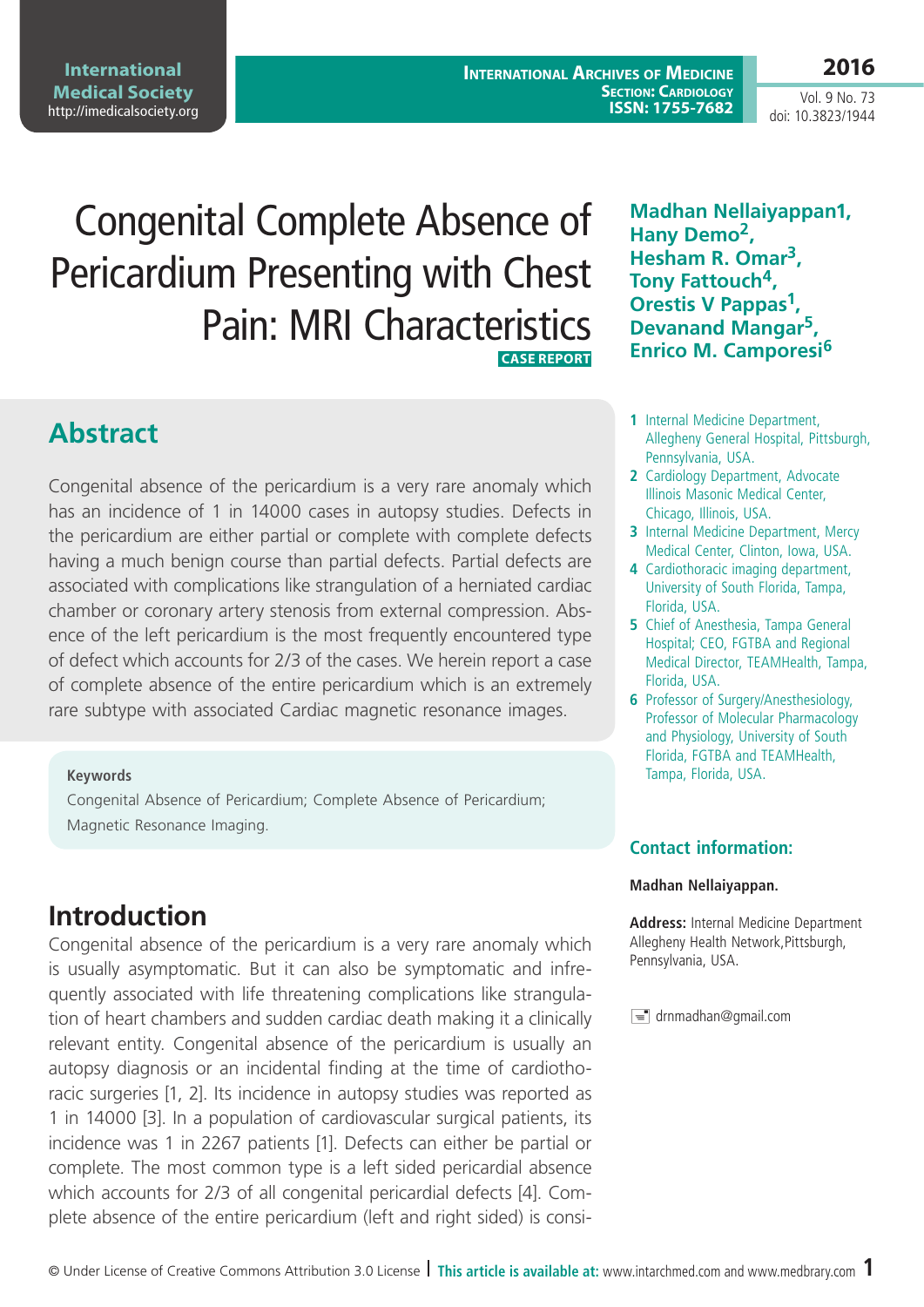Vol. 9 No. 73 doi: 10.3823/1944

dered very rare and accounts for only a fraction of the cases reported. We present a case of congenital complete absence of the pericardium and describe the characteristic cardiac magnetic resonance imaging (MRI) findings.

## **Case report**

A healthy 48-year-old male presented for outpatient exercise echocardiography stress test. He had been complaining of positional pleuritic chest pain. His past medical history and family history were unremarkable. He was on no medications and denied illicit drug use, tobacco or alcohol abuse. Physical examination revealed a blood pressure of 114/68 mmHg and a pulse of 54 beat/minute. There was no jugular venous distension and lungs were clear to auscultation. There was mild pectus excavatum.

Cardiac examination was remarkable for lateral displacement of the apex to the mid-axillary line, with a grade II/VI systolic murmur heard best at the lower left sternal border with no radiation. A 12-lead electrocardiogram (ECG) showed sinus bradycardia with heart rate of 52 beats per minute, incomplete right bundle branch block and poor R wave progression in precordial leads. Cardiac stress test was negative for inducible ischemia. Echocardiogram showed various abnormalities including unusual echocardiographic windows, cardiac hypermobility, abnormal swinging motion and abnormal ventricular septal motion. Based on the abnormal echocardiogram findings, a Cardiac MRI was obtained which confirmed the diagnosis of congenital absence of the entire pericardium **(figure 1)**.

**Figure 1:** MRI images of the patient with congenital complete pericardial absence is illustrated in panels A, B and C. MRI images in panels D, E, F belong to a patient with no pericardial absence and have been provided for comparison.



Panels A and B: Balanced Turbo Field Echo MRI demonstrates non visualization of the entire pericardium, levoposition of the heart with the apex towards the mid axillary line (A), and lung tissue interposition between the inferior surface of the heart and the diaphragm (B) which confirms the absence of pericardium. Panel C: T2 weighted Turbo Spin Echo MRI shows a "tongue" of lung which interposes between the main pulmonary artery and the aorta. Panel D: The apex of the heart is directed towards to the midclavicular line (D). There is no lung tissue between the inferior surface of the heart and diaphragm (E). Panel (F) demonstrates no lung tissue interpositioning between the aorta and the pulmonary artery. Also note the subtle mediastinal shift of the great vessels in panel (C) when compared to panel (F) which would also indicate the levoposition of the heart.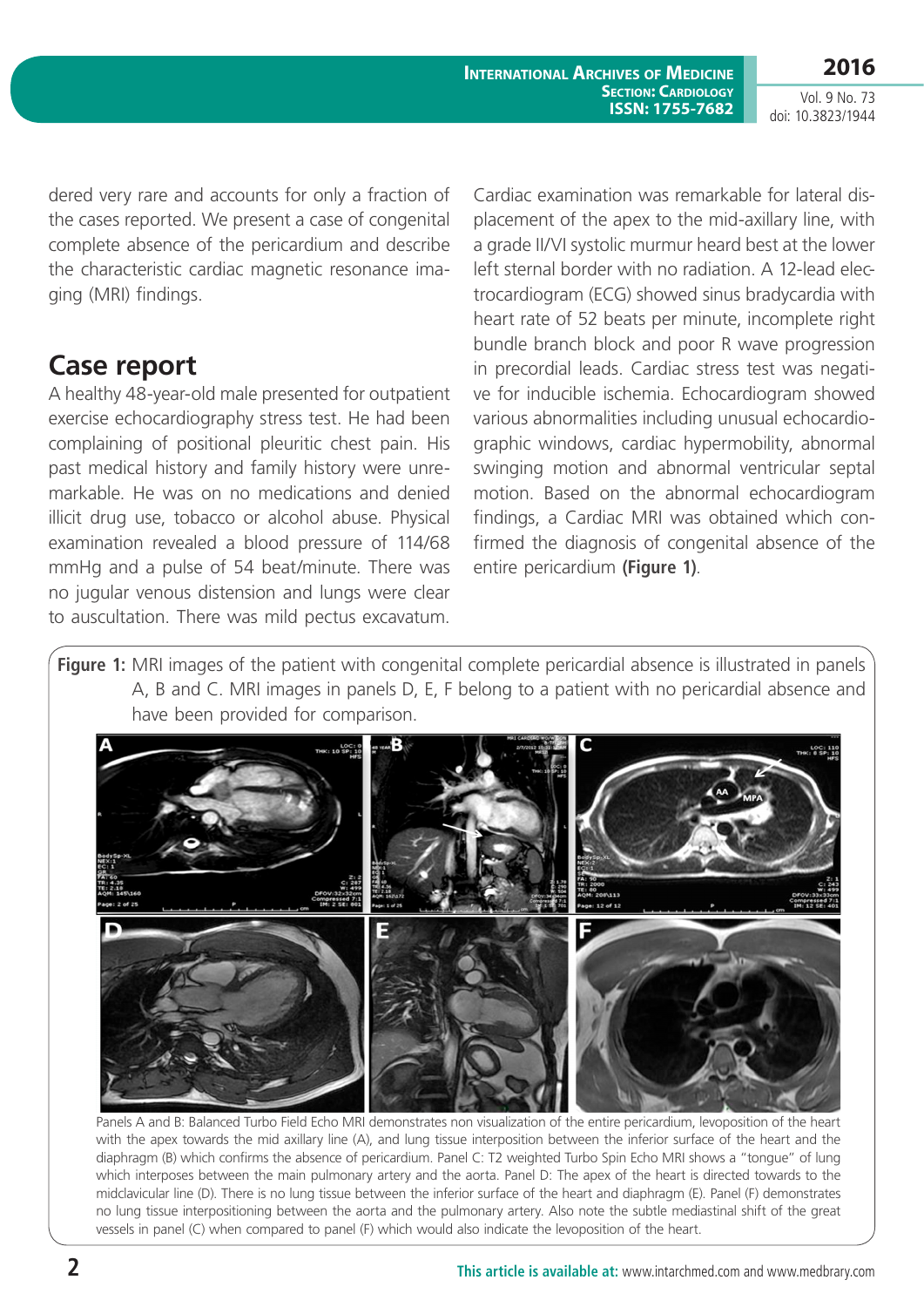**International Archives of Medicine SECTION: CARDIOLOGY ISSN: 1755-7682** **2016**

Vol. 9 No. 73 doi: 10.3823/1944

### **Discussion**

Congenital defects of the pericardium are thought to result from inappropriate, early atrophy of the ducts of Cuvier which supply blood to the developing pleuropericardial membranes [3]. In most instances, these atrophies are left-sided [3]. Likewise, congenital absence of pericardium is frequently left sided. They have been associated with intracardiac anomalies like atrial septal defect, ventricular septal defect, tetralogy of Fallot [1] and extracardiac anomalies like diaphragmatic hernia [2], lung anomalies like left lung hypoplasia and bronchogenic cyst [5]. The presented case herein exemplifies an isolated complete absence of the entire pericardium. Analysis of published data on complete absence of the entire pericardium reveals that though the defect has been present from birth, the diagnosis has been made across different age groups, from as early as the neonatal age group to as late as the eighth decade of life [2, 6]. Almost always, neonatal and infantile patients are being diagnosed at the time of surgery for other congenital anomalies usually a congenital diaphragmatic hernia [2]. Reported presenting features of complete pericardial absence in adults include atypical chest pain of varying severity, palpitations, shortness of breath or incidental discovery at the time of cardiothoracic surgeries [4]. Due to vague and atypical symptoms, congenital absence of pericardium can mimic other conditions such as acute coronary syndromes, valvular heart disease like mitral prolapse, pulmonic stenosis, tumours of the lung or heart. Chest pain is thought to be secondary to tension from pleuropericardial adhesions, lack of pericardial cushioning, and undue torsion or strain on the great vessels as they serve as the only anchor for the heart. [7]

Defects in the pericardium can be complete or partial. Complete absence of the pericardium usually carries an excellent prognosis and has only been rarely associated with traumatic transection of aorta, type A aortic dissection, sudden death due to possible torsion/trauma to great vessels owing to cardiac hypermobility [1, 6, 8]. Partial defects have been much more frequently associated with life threatening complications that include herniation and strangulation of a heart chamber or stenosis of a coronary artery leading to dysrhythmias, angina and sudden cardiac death [1, 9].

The diagnosis of congenital pericardial absence though rare has been associated with pathognomonic and tell-tale signs on imaging. Chest radiographs in patients without other obscuring congenital anomalies reveal levoposition of the heart, irregular left heart border, prominence of main pulmonary artery (MPA), and lung tissue interposition between the MPA and aorta (which are usually enclosed together by pericardium without lung tissue in-between) and also between the heart and diaphragm [10]. On transthoracic echocardiogram, unusual echocardiographic windows, cardiac hypermobility, abnormal ventricular septal motion and abnormal swinging motion of the heart are frequently encountered [5].

Magnetic resonance imaging is a noninvasive imaging modality which can definitively diagnose absence of pericardium and is considered the gold standard for evaluation of the pericardium. [7] Abnormal orientation of the heart where it is displaced to the left and posterior aspect, previously described as levoposition; is noted with congenital complete pericardial absence. MRI will also reveal excessive myocardial mobility and interposition of lung tissue between aorta and MPA. Non visualization of pericardium on MRI should not be utilized as the sole evidence to diagnose congenital absence of pericardium as the low signal intensity from the adjacent lungs and paucity of epicardial fat over the left atrial appendage and left ventricle can interfere with reliably identifying the pericardium [11]. Diagnosis should not be made without associated levoposition of the heart as in our case, or regional bulging of the heart chamber in partial defects [11].

Complete absence or small defects seldom require any treatment [10] and if needed may be li-